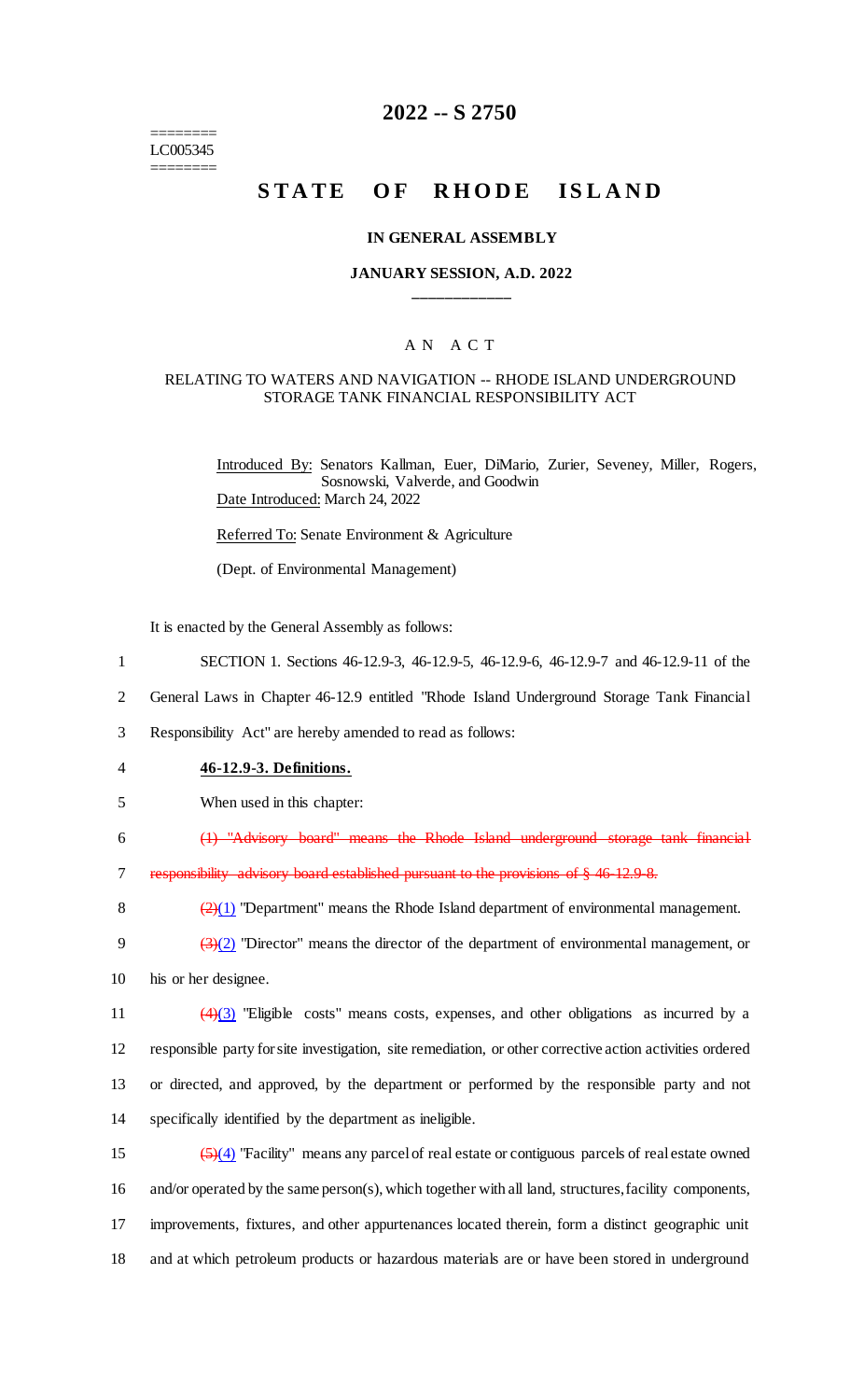- storage tanks.
- 2  $(6)(5)$  "Fund" means the Rhode Island underground storage tank financial responsibility fund established herein.
- $\left(\frac{7}{6}\right)$  "Operator" means any person in control of, or having the responsibility for, the daily operation of an underground storage tank system.
- 6  $\left(\frac{8}{7}\right)$  "Owner" means any person, corporation, group, or other entity who or that holds exclusive or joint title to, or lawful possession of, a facility or part of a facility.
- 8  $(9)(8)$  "Petroleum product" means crude oil, or any fractions thereof, that is liquid at standard conditions of temperature sixty degrees Fahrenheit (60°F) and pressure fourteen and seven tenths pounds per square inch absolute (14.7 psia) and includes substances derived from crude oil including, but not limited to, the following:
- (i) Gasoline;
- 13 (ii) Fuel Oils;
- (iii) Diesel Oils;
- (iv) Waste Oils;
- (v) Gasohol, lubricants and solvents.
- (10)(9) "Release" means any spilling, leaking, pumping, pouring, injecting, emitting, escaping, leaching, discharging, or disposing of any material stored in an underground storage tank system subject to these regulations into groundwater, surface water, soil, air, or any other environmental media.
- 21 (11)(10) "Responsible party" means the person or persons liable for release of petroleum or the remediation of a release.
- $\frac{(12)(11)}{23}$  "Site" means any location at which, or from which, there has been a release of petroleum associated with an underground storage tank or an underground storage tank system, or any location to which such petroleum has migrated.
- $\frac{(13)(12)}{13}$  "UST" or "Underground storage tank system" means any one or more underground tanks, and their associated components, including piping, used to contain, transport, or store petroleum product or hazardous material whose volume is ten percent (10%) or more beneath the surface of the ground.
- 

## **46-12.9-5. Purpose of fund.**

 (a) The purpose of the fund shall be to facilitate the clean-up of releases from leaking underground storage tanks, underground storage tank systems, residential heating oil tanks, including those located on sites in order to protect the environment, including drinking water supplies and public health.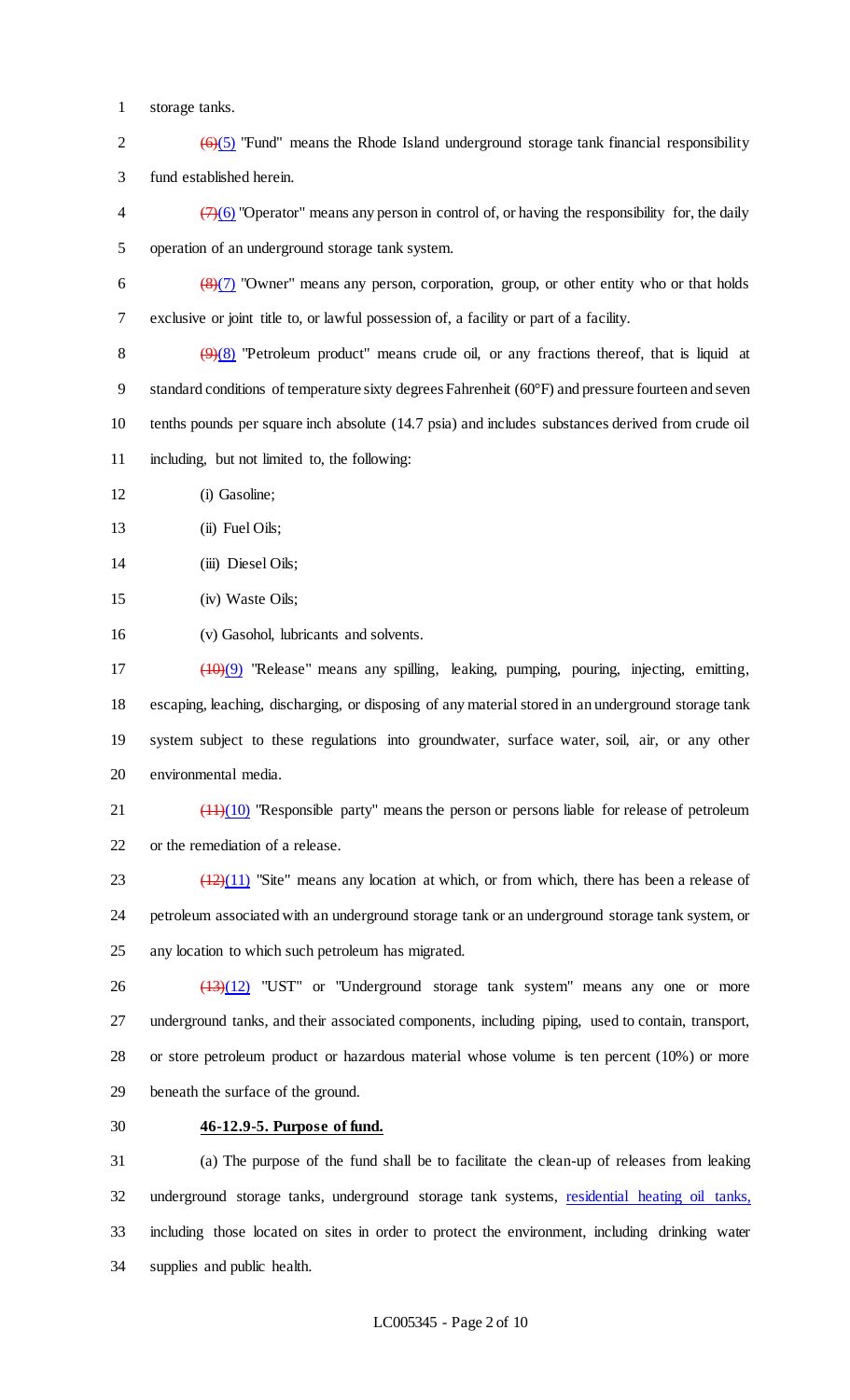(b) The fund shall provide reimbursement to responsible parties for the eligible costs incurred by them as a result of releases of certain petroleum from underground storage tanks or 3 underground storage tank systems, or residential heating oil tanks as provided herein. Monies in the fund shall be dispensed only upon the order of the department for the following purposes:

 (1) The fund shall pay not more than one million dollars (\$1,000,000) per incident, and up to two million dollars (\$2,000,000) in the aggregate, for damages of eligible costs, as defined in regulations promulgated hereunder and, as further defined in § 46-12.9-3, excluding legal costs and expenses, incurred by a responsible party as a result of a release of petroleum from an underground storage tank, or underground storage tank system, or residential heating oil tank; provided, however, that a responsible party may be responsible for the first twenty thousand dollars (\$20,000) of said eligible costs;

 (2) Reimbursement for any third-party claim including, but not limited to, claims for bodily injury, property damage, and damage to natural resources that are asserted against a responsible party and that have arisen as a result of a release of petroleum from an underground storage tank, 15 or underground storage tank system, or residential heating oil tank, in an amount not to exceed one million dollars (\$1,000,000) for each release as set forth in subsection (b)(1); provided, that such claims are found by the department to be justified, reasonable, related to the release of petroleum, and not excessive or spurious in nature;

 (3) Costs incurred by the department in carrying out the investigative, remedial, and corrective action activities at sites of a petroleum release associated with an underground storage 21 tank, or underground storage tank system, or residential heating oil tank where the responsible party fails to comply with an order of the department to undertake such activities. In the event of such failure or documented inability to comply, the department may access the fund to perform the ordered work and may proceed to recover from the responsible party, on behalf of the fund, any amount expended from the fund by the department;

 (4) Nothing contained in this chapter shall be construed to prevent subrogation by the state of Rhode Island against any responsible party, other than the owner and/or operator, for all sums of money that the fund shall be obligated to pay hereunder, plus reasonable attorney's fees and costs of litigation and such right of subrogation is hereby created; and

 (5) Eligible costs incurred by the department to support the fund, including, but not limited to, all personnel support to process and review claims in order to formulate recommendations for 32 reimbursement for consideration, and providing meeting space for board meetings; provided, 33 however, that no more than five hundred and fifty thousand dollars (\$550,000) seven hundred fifty 34 thousand dollars (\$750,000) shall be dispensed from the fund for administrative purposes during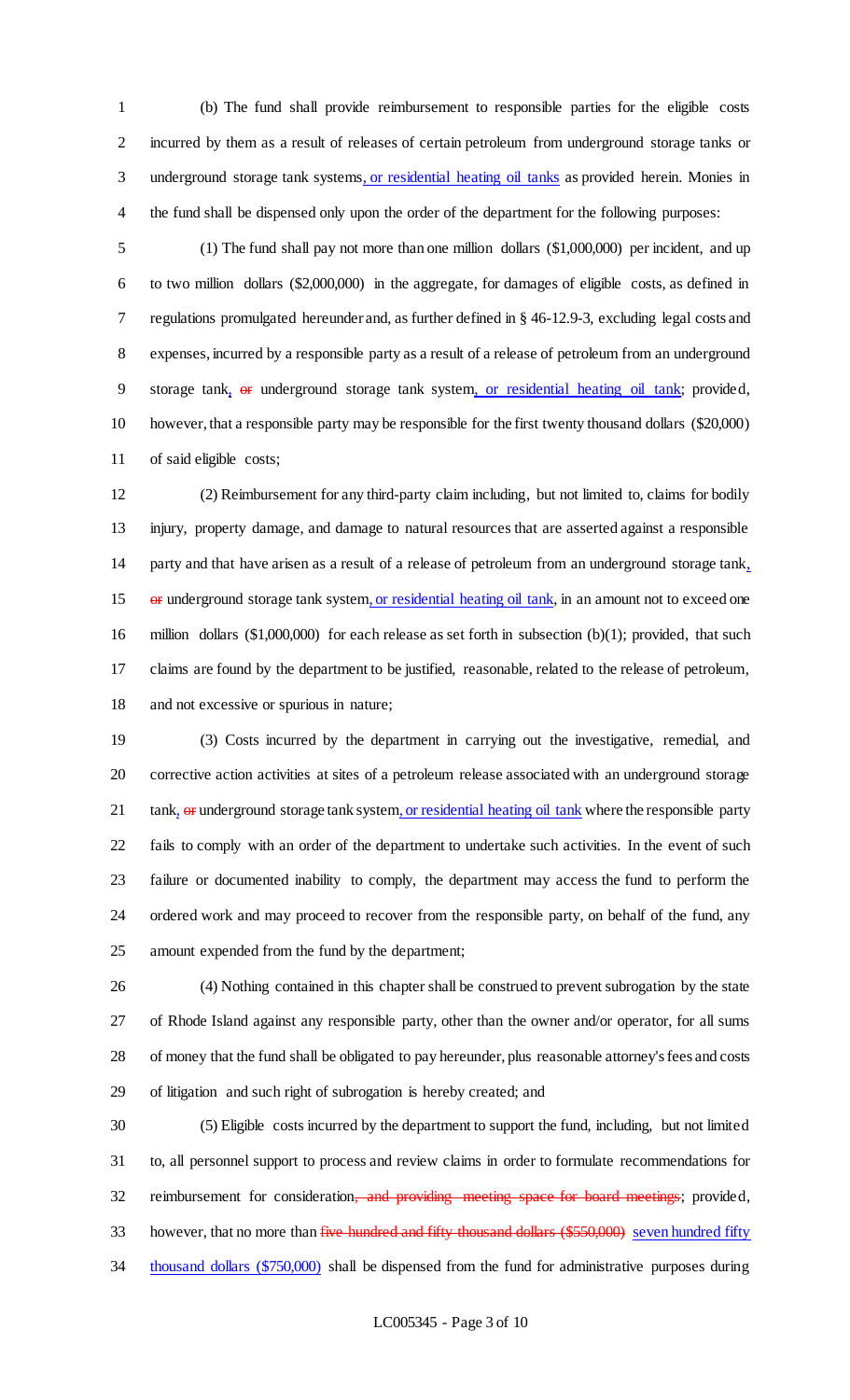any fiscal year. The department shall directly access the fund, pursuant to the limits set forth in subdivision (b)(1) of this section, to pay for such expenses.

(6) [Deleted by P.L. 2016, ch. 148, § 1 and P.L. 2016, ch. 160, § 1].

**46-12.9-6. Eligibility.**

 (a) In order to be eligible for reimbursement from the fund for eligible costs, a responsible party must be subject to financial responsibility as required by the EPA (40 C.F.R. part 280 subpart H) and:

 (1) Have substantially complied with all state regulatory requirements for underground storage tanks and underground storage tank systems as promulgated by the department of environmental management pursuant to chapter 12 of this title and chapter 17.1 of title 42, including, but not limited to, requirements for registration, proper installation, spill containment, line leak detection, corrosion protection, leak detection, tank tightness testing, inventory control, closure, and leak or spill reporting;

 (2) Have incurred an eligible cost in excess of the deductible amount specified in § 46- 12.9-5(b)(1) whether for clean-up or related matters or for claims of third parties as set forth in § 46-12.9-3 resulting from a release of petroleum, subject to the motor and special fuels tax from an underground storage tank or underground storage tank system. In order to apply for reimbursement from the fund, it shall not be necessary that the third party and the responsible party complete adjudication of any claim before submission to the department; provided, however, that all such claims shall be reasonably verified and must be demonstrated to the reasonable satisfaction of the department in order to be considered eligible for reimbursement.

 (b) Notwithstanding the financial responsibility requirement of this section, responsible parties may be eligible for reimbursement of eligible costs incurred for sites provided that:

 (1) A city, town, the state, or a state agency is the responsible party for a release at the site and was the owner of the site at the time of the release;

 (2) A city, town, the state, or a state agency is the responsible party and owner of the site at the time of application on which a release occurred prior to the city, town, or state agency's ownership, provided that the government entity purchased the property prior to March 1, 1998; or (3) A city, town, the state, or a state agency was the responsible party at the time of the

release and the site is owned by a successor in interest at the time of application.

(4) The release occurred from a residential heating oil tank.

 (c) Incurred costs eligible for reimbursement may be submitted to the department up to two (2) years from the date on the originally issued invoice(s) for the incurred costs. Any invoices submitted after this two-year (2) deadline will be considered ineligible for reimbursement.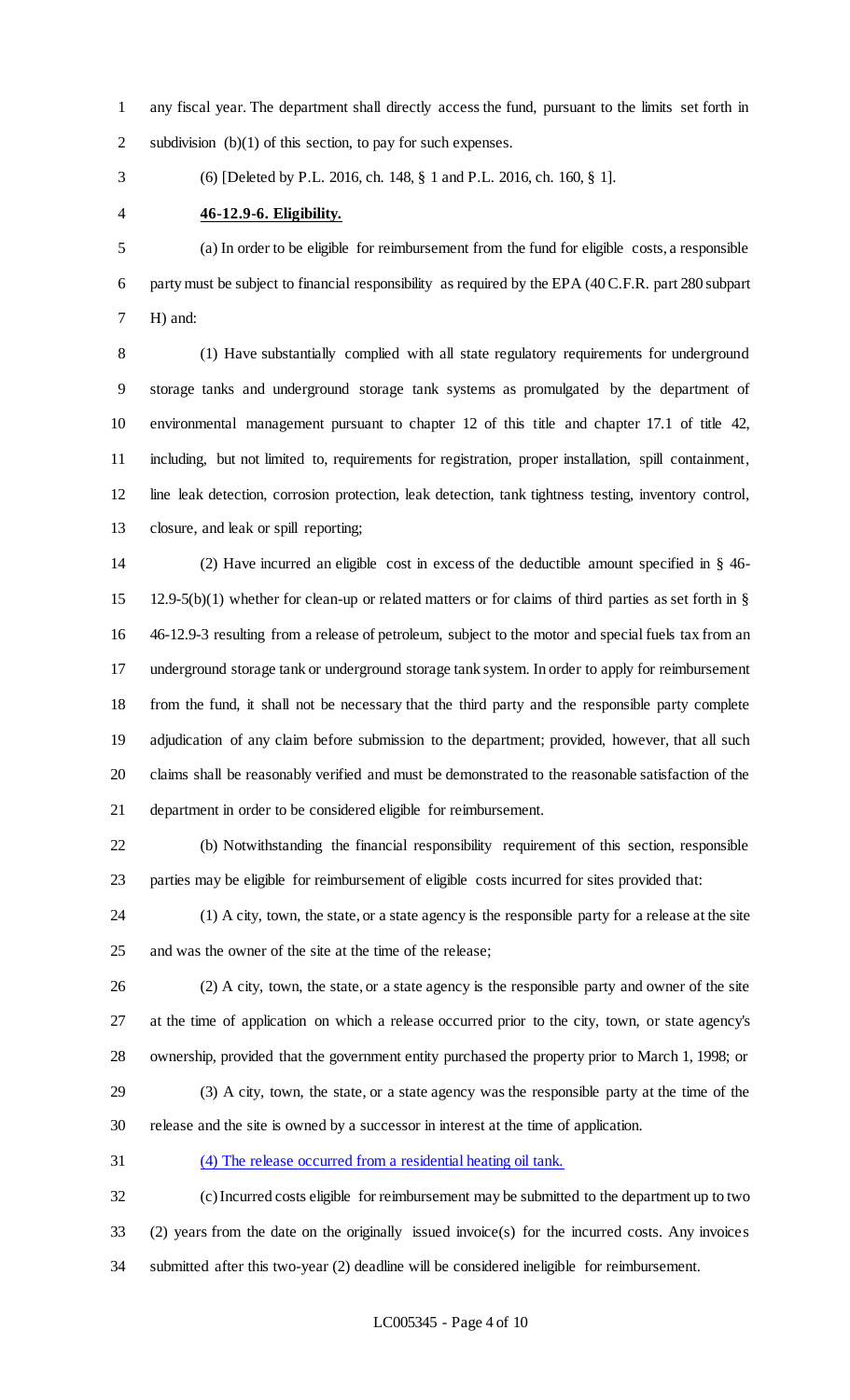(d) Notwithstanding the requirement that the released petroleum be subject to the motor and special fuels tax, underground storage tanks containing petroleum products for which the motor and special fuels tax is inapplicable including, but not limited to, underground storage tanks used for the distribution of No. 2 heating oil, residential heating oil, used/waste oil, kerosene, or other materials as deemed appropriate by the department may be eligible for reimbursement with the following exceptions:

 (1) Underground storage tanks containing heating or fuel oils used solely for onsite consumption other than residential heating oil tanks shall not be eligible.

 (2) Underground Other than residential heating oil tanks, underground storage tanks exempted from the department's "regulations for underground storage facilities used for petroleum products and hazardous materials."

## **46-12.9-7. Rules and regulations.**

 The department is hereby authorized to promulgate, implement, and amend regulations, in accordance with the provisions of chapter 35 of title 42, providing for the submission of claims to the fund and the timely disbursement of monies from the fund. Such regulations shall include, but not be limited to, the following:

(1) A means of notifying all eligible parties of the existence and functioning of the fund;

 (2) The record keeping required of eligible parties for submission to, and reimbursement from, the fund;

 (3) A set criteria that establishes the eligibility for reimbursement of specific costs, expenses, and other obligations;

 (4) A method of providing periodic reimbursement for eligible costs incurred by an eligible party after July 8, 1994. Such reimbursement shall be processed in the order that the claims were filed, subject to funds availability, except in the case where the director finds that funds must be expended out of order in order to abate an environmental emergency;

 (5) A requirement that the department render its decisions to an eligible party upon the receipt of a complete claim for reimbursement within ninety (90) days following its receipt of completed claim;

- (6) Establishing procedures for verifying claims presented under this chapter;
- (7) Establishing procedures for approving, modifying, or denying claims;

 (8) The eligibility of claims shall be determined by the department; provided, however, that no claims shall be considered for costs incurred prior to January 1, 1994, by responsible parties who are owners or operators of no more than one location containing underground storage tanks and July 8, 1994, by all other responsible parties;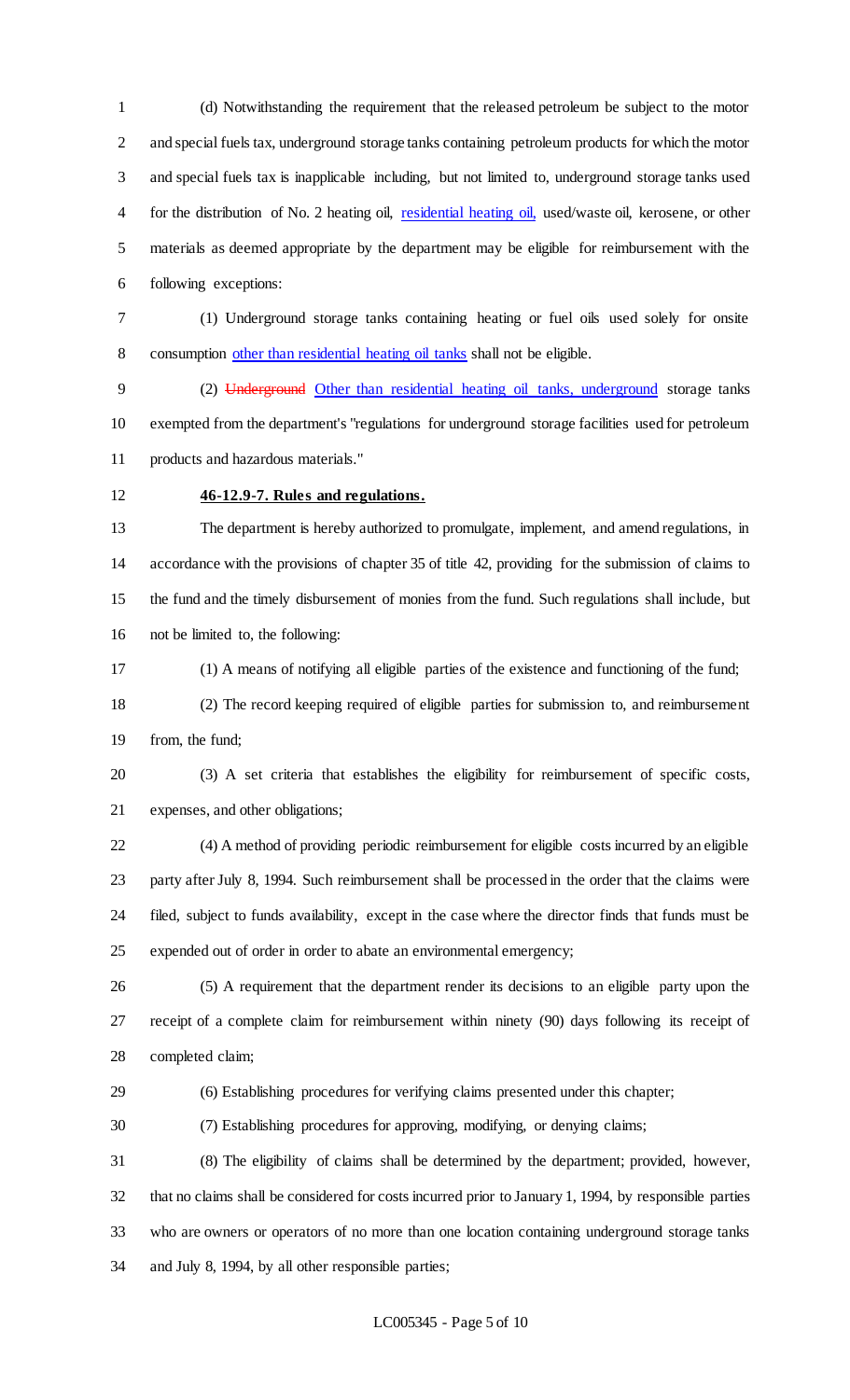(9) Empowering the department to recognize and arrange for performance-based and other 2 contracts with the responsible party and/or contractor for the remediation of a release; and

 (10) Empowering the department to arrange for the establishment of alternate means of 4 financial responsibility:; and

## (11) Establishing new regulations specific to residential heating oil tank releases.

## **46-12.9-11. Fundings.**

 (a) There is hereby imposed an environmental protection regulatory fee of one cent (\$0.01) per gallon payable of motor fuel, to be collected by distributors of motor fuel when the product is sold to owners and/or operators of underground storage tanks. Each distributor shall be responsible to the tax administrator for the collection of the regulatory fee, and if the distributor is unable to recover the fee from the person who ordered the product, the distributor shall nonetheless remit to the tax administrator the regulatory fee associated with the delivery. In accordance with the regulations to be promulgated hereunder, the fee shall be collected, reported, and paid to the Rhode Island division of taxation as a separate, line-item entry, on a quarterly tax report by those persons charged with the collection, reporting, and payment of motor fuels taxes. This fee shall be administered and collected by the division of taxation. Notwithstanding the provisions of this section, the fee shall not be applicable to purchases by the United States government.

 (b) Of the one-cent-per-gallon (\$0.01) environmental protection regulatory fee collected by distributors of motor fuel and paid to the Rhode Island division of taxation, one-half cent (\$0.005) shall be deposited in the intermodal surface transportation fund to be distributed pursuant to § 31-36-20 and one-half cent (\$0.005) shall be paid to the fund. All environmental protection regulatory fees paid to the department shall be received by the department, which shall keep such money in a distinct, interest-bearing, restricted-receipt account to the credit of, and for the exclusive use of, the fund provided that for the period January 1, 2008, through June 30, 2008, all revenues generated by the environmental protection regulatory fee, up to a maximum of two million dollars (\$2,000,000), shall be deposited into the general fund. In fiscal year 2009, all revenues generated by the environmental protection regulatory fee, up to a maximum equivalent to two million two hundred thirty-seven thousand five hundred dollars (\$2,237,500), shall be deposited into the intermodal surface transportation fund. All fees collected may be invested as provided by law and all interest received on such investment shall be credited to the fund.

 (c) When the fund reaches the sum of eight million dollars (\$8,000,000), the imposition of the fee set forth in this chapter shall be suspended, and the division of taxation shall notify all persons responsible for the collection, reporting, and payments of the fee of the suspension. In the event that the account balance of the fund subsequently is reduced to a sum less than five million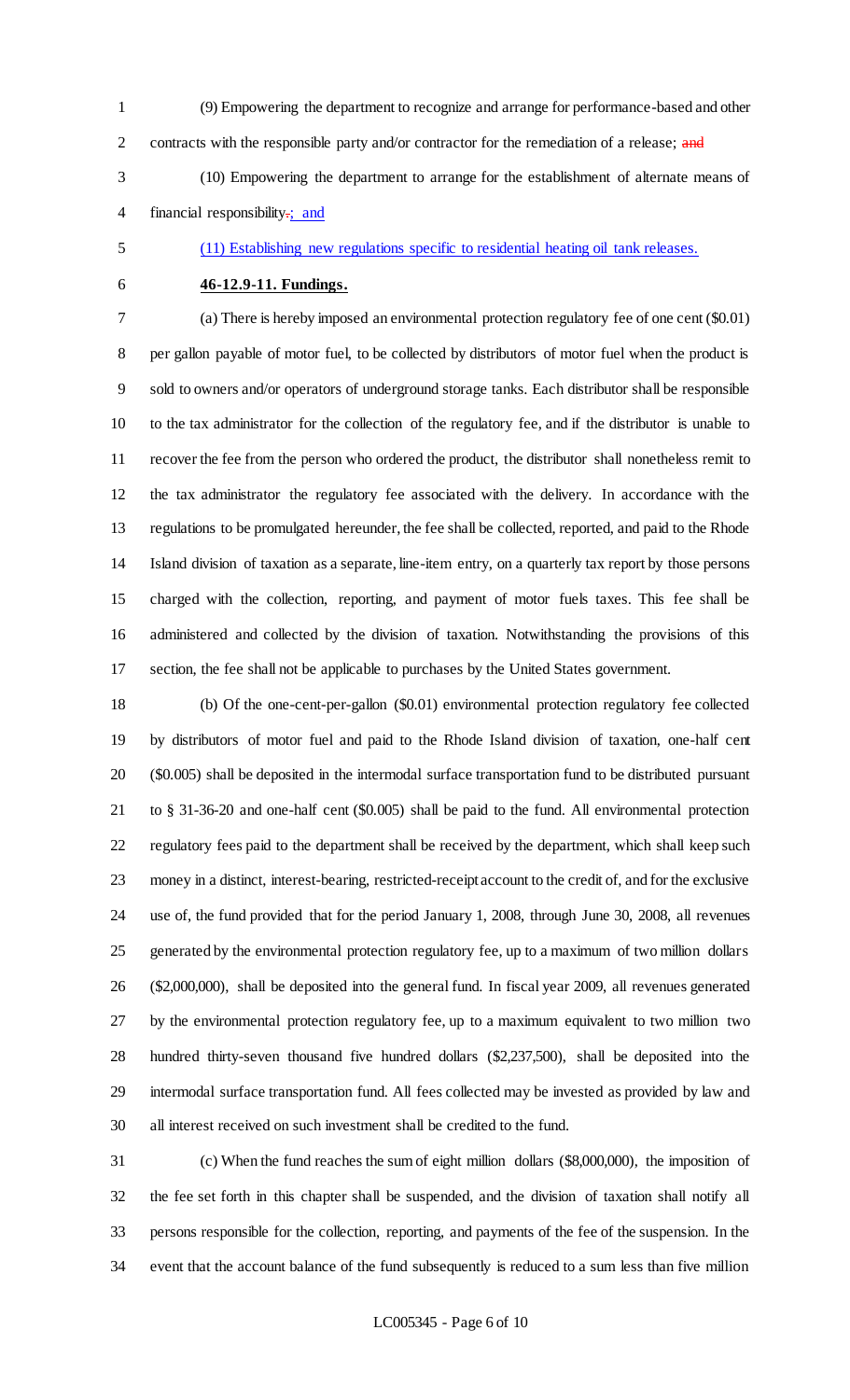dollars (\$5,000,000) as a result of fund activity, the fee shall be reinstated by the division of taxation, following proper notice thereof, and once reinstated, the collection, reporting, and payment of the fee shall continue until the account balance again reaches the sum of eight million dollars (\$8,000,000).

5 (d) Upon the determination by the advisory board and the department that the fund has 6 reached a balance sufficient to satisfy all pending or future claims, the advisory board department 7 shall recommend to the general assembly the discontinuation of the imposition of the fee created 8 in this section.

9 SECTION 2. Section 46-12.9-8 of the General Laws in Chapter 46-12.9 entitled "Rhode 10 Island Underground Storage Tank Financial Responsibility Act" is hereby repealed.

### 11 **46-12.9-8. Advisory board.**

12 (a) There is hereby authorized, created, and established the "underground storage tank 13 advisory board," to have such powers as are provided herein.

14 (b) The advisory board shall consist of seven (7) members, as follows: the director of the 15 department of environmental management, or his or her designee, who shall be a subordinate within 16 the department of environmental management. The governor, with the advice and consent of the 17 senate, shall appoint six (6) public members, one of whom shall have expertise and experience in 18 financial matters. In making these appointments the governor shall give due consideration to 19 recommendations from the American Petroleum Institute, the Independent Oil Marketers 20 Association, the Oil Heat Institute, the Environment Council, the Independent Oil Dealers 21 Association, and the Rhode Island Marine Trade Association. The newly appointed members will 22 serve for a term of three (3) years commencing on the day they are qualified. Any vacancy which 23 may occur on the board shall be filled by the governor, with the advice and consent of the senate, 24 for the remainder of the unexpired term in the same manner as the member's predecessor as 25 prescribed in this section. The members of the board shall be eligible to succeed themselves. 26 Members shall serve until their successors are appointed and qualified. No one shall be eligible for 27 appointment unless he or she is a resident of this state. The members of the board shall serve without 28 compensation. Those members of the board, as of the effective date of this act [July 15, 2005], who 29 were appointed to the board by members of the general assembly, shall cease to be members of the 30 board on the effective date of this act, and the governor shall thereupon nominate three (3) 31 members, each of whom shall serve the balance of the unexpired term of his or her predecessor. 32 Those members of the board, as of the effective date of this act [July 15, 2005], who were appointed 33 to the board by the governor, shall continue to serve the balance of their current terms. Thereafter, 34 the appointments shall be made by the governor as prescribed in this section.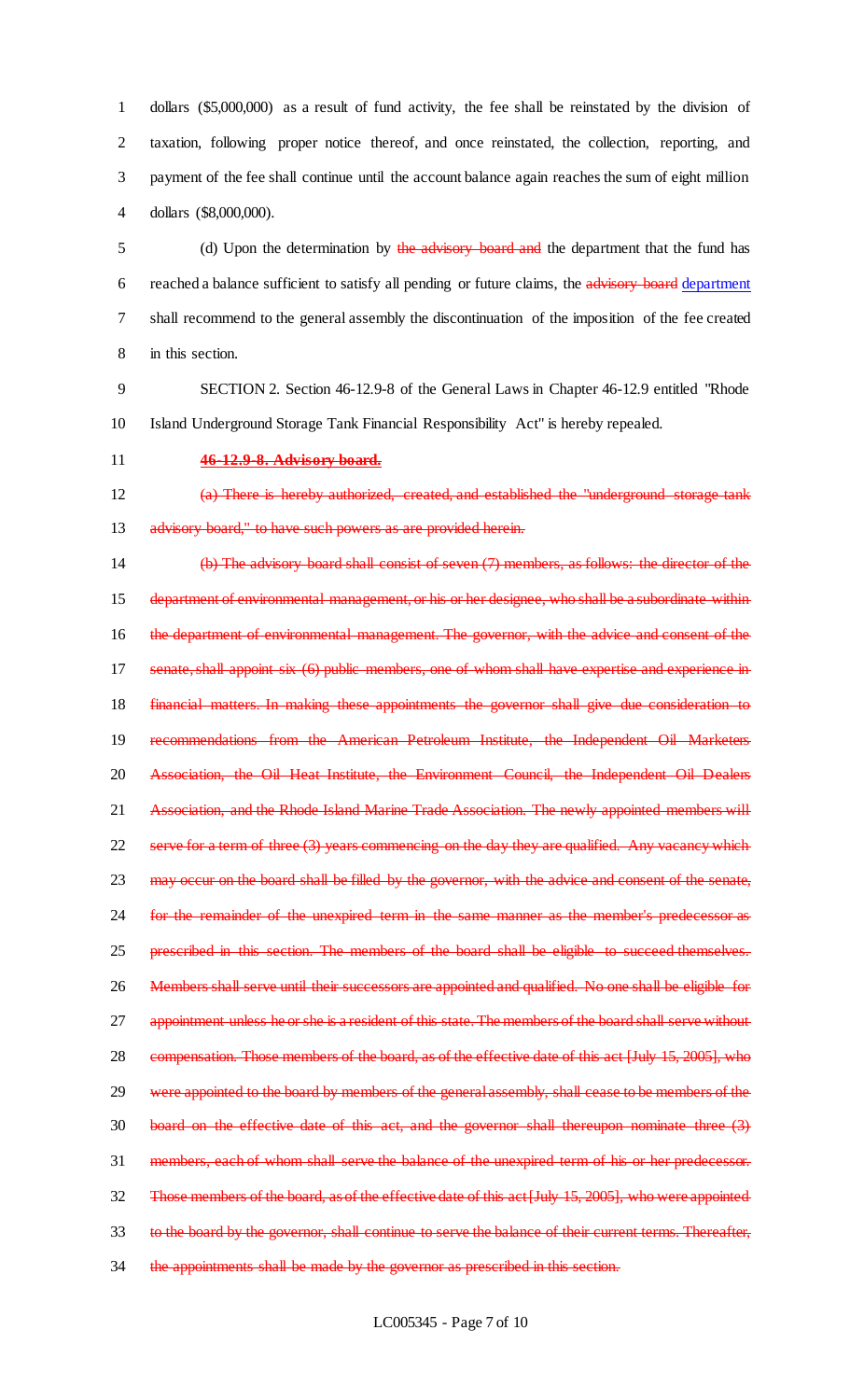(c) The advisory board shall meet at the call of the chair. All meetings shall be held 2 consistent with chapter 46 of title 42.

 (d) The advisory board and its corporate existence shall continue until terminated by law. 4 Upon termination of the existence of the advisory board, all its rights and properties shall pass to and be vested in the state.

- (e) The advisory board shall have the following powers and duties, together with all powers incidental thereto or necessary for the performance of those stated in this chapter:
	-

8 (1) To elect or appoint officers and agents of the advisory board, and to define their duties: (2) To make and alter bylaws, not inconsistent with this chapter, for the administration of the affairs of the advisory board. Such bylaws may contain provisions indemnifying any person who is, or was, a director or a member of the advisory board, in the manner and to the extent 12 provided in § 7-6-6 of the Rhode Island nonprofit corporation act;

 (3) To oversee, review, and evaluate the condition and performance of the underground storage tank fund and approve and submit an annual report after the end of each fiscal year to the governor, the speaker of the house of representatives, the president of the senate, and the secretary 16 of state, of its activities during that fiscal year. The report shall provide information provided by 17 the department, including: an operating statement summarizing meetings held, including meeting 18 minutes, subjects addressed, and decisions rendered; a summary of the advisory board's actions, fees levied, collected, or received, as prescribed in §§ 46-12.9-7 and 46-12.9-11, claims submitted, 20 verified, approved, modified, and denied, as prescribed in § 46-12.9-7, and reconsideration hearings 21 held; a synopsis of any law suits or other legal matters related to the fund; and a summary of performance during the previous fiscal year, including accomplishments, shortcomings, and remedies; a briefing on anticipated activities in the upcoming fiscal year; and findings and recommendations for improvements; and a summary of any training courses held pursuant to 25 subdivision (e)(4). The report shall be posted electronically as prescribed in § 42-20-8.2. The 26 advisory board may make recommendations or suggestions on the claims process and/or the condition and management of the fund, and the department shall respond, in writing, to any of these suggestions or recommendations; and

# 29 (4) To conduct a training course for newly appointed and qualified members and new designees of ex-officio members within six (6) months of their qualification or designation. The course shall be developed by the executive director, approved by the board, and conducted by the executive director. The board may approve the use of any board or staff members or other individuals to assist with training. The training course shall include instruction in the following areas: the provisions of chapter 12.9 of title 46, chapter 46 of title 42, chapter 14 of title 36 and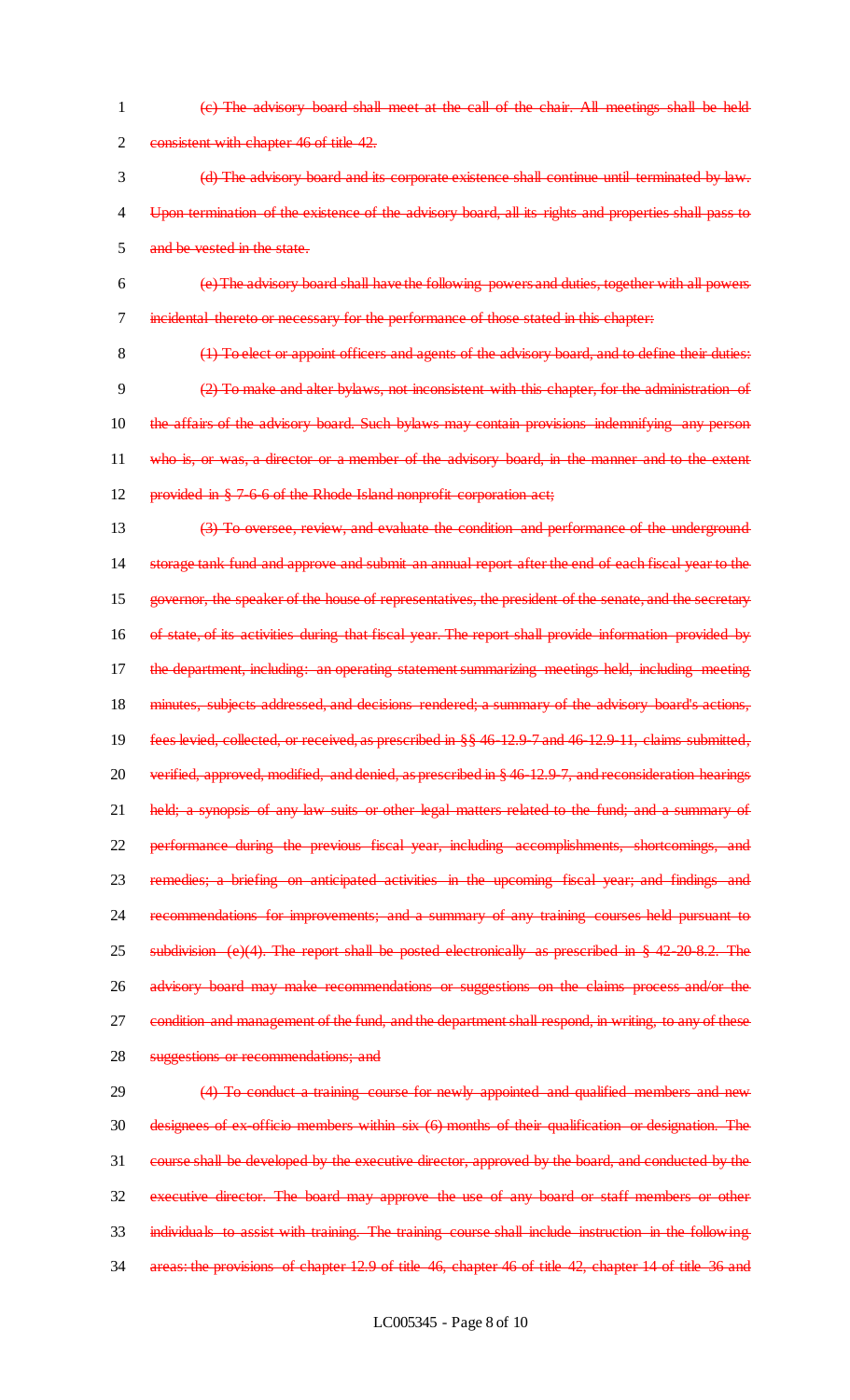1 chapter 2 of title 38; and the board's rules and regulations. The director of the department of 2 administration shall, within ninety (90) days of the effective date of this act [July 15, 2005], prepare 3 and disseminate training materials relating to the provisions of chapter 14 of title 36, chapter 2 of 4 title 38, and chapter 46 of title 42.

 (f) Upon the passage of this act and the appointment and qualification of the three (3) new members prescribed in subsection (b), the board shall elect, from among its members, a chair. Thereafter, the board shall elect annually, in February, a chair from among the members. The board 8 may elect, from among its members, such other officers as it deems necessary.

- 9  $\left(\frac{1}{2}\right)$  Four (4) members of the board shall constitute a quorum and the vote of the majority 10 of the members present shall be necessary and shall suffice for any action taken by the board. No 11 vacancy in the membership of the board shall impair the right of a quorum to exercise all of the 12 rights and perform all of the duties of the board.
- 13 (h) Members of the board shall be removable by the governor pursuant to § 36-1-7 and 14 removal solely for partisan or personal reasons unrelated to capacity or fitness for the office shall
- 15 be unlawful.
- 16 SECTION 3. This act shall take effect upon passage.

======== LC005345 ========